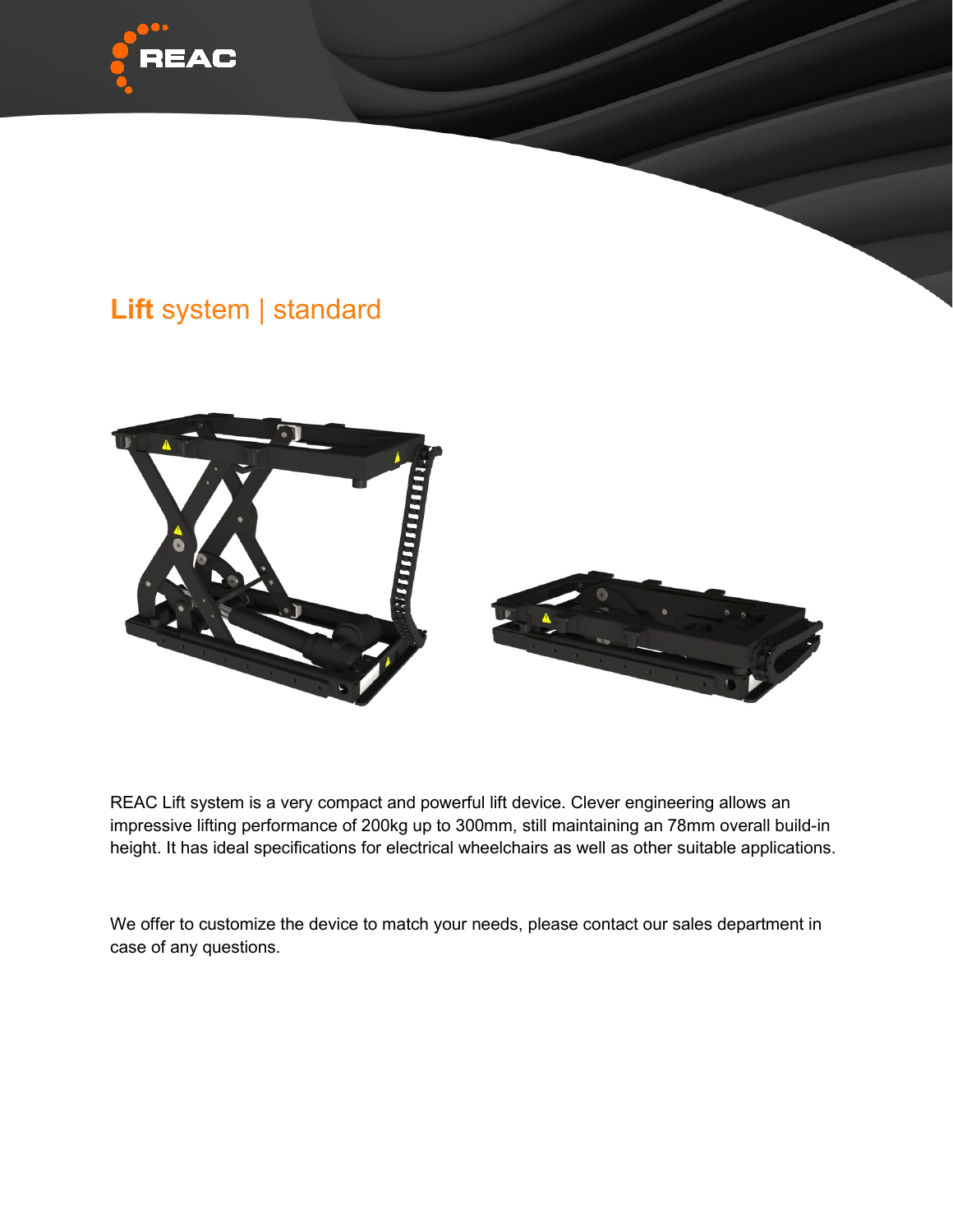| <b>Standard features</b>     | <b>Standard</b>                                                             |
|------------------------------|-----------------------------------------------------------------------------|
| Load capacity                | 200 <sub>kg</sub>                                                           |
| Min install height           | 78mm                                                                        |
| Lifting height               | 300 <sub>mm</sub>                                                           |
| Weight                       | 13kg                                                                        |
| Feedback & switches          | I imit switch in actuator<br>Inhibit switch, min and max<br>linear position |
| Motor                        | 24VDC                                                                       |
|                              |                                                                             |
| Top and bottom frame         | Customized                                                                  |
| <b>Feedback and switches</b> | Positioning feedback<br>analogue                                            |